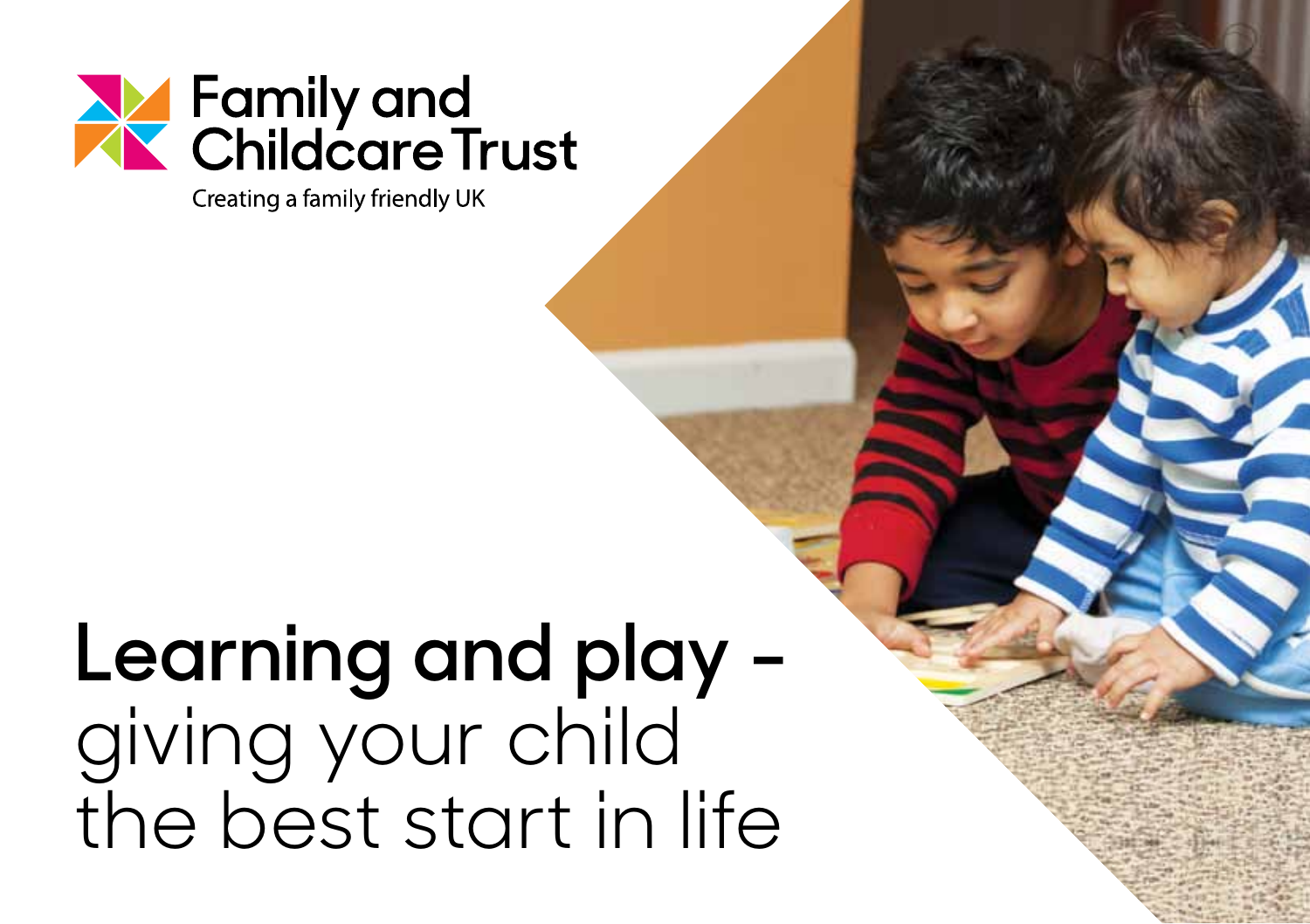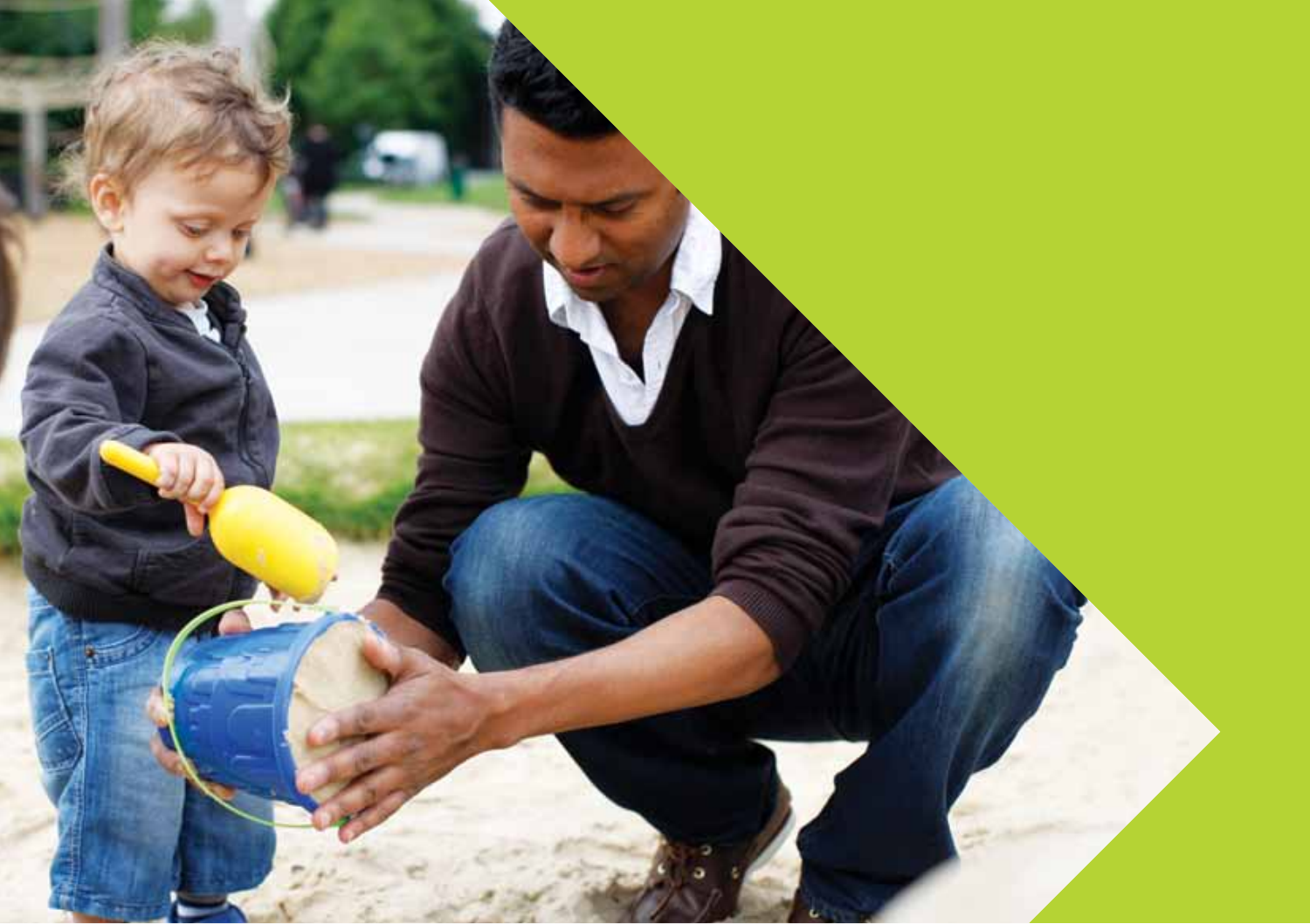## **Contents 01**

**Background 02 Why play matters 03** Your child's development **C Getting started 07**

| 2 Different types of play: | 08  |
|----------------------------|-----|
| 3 Messy play               | 09  |
| 5 Role play                | 11  |
| 7 Food play                | 12  |
| Physical play              | 14  |
| Music play                 | 15  |
| Reading and storytelling   | 17  |
| Mark making                | 18  |
| Puzzles and board games    | 1 Q |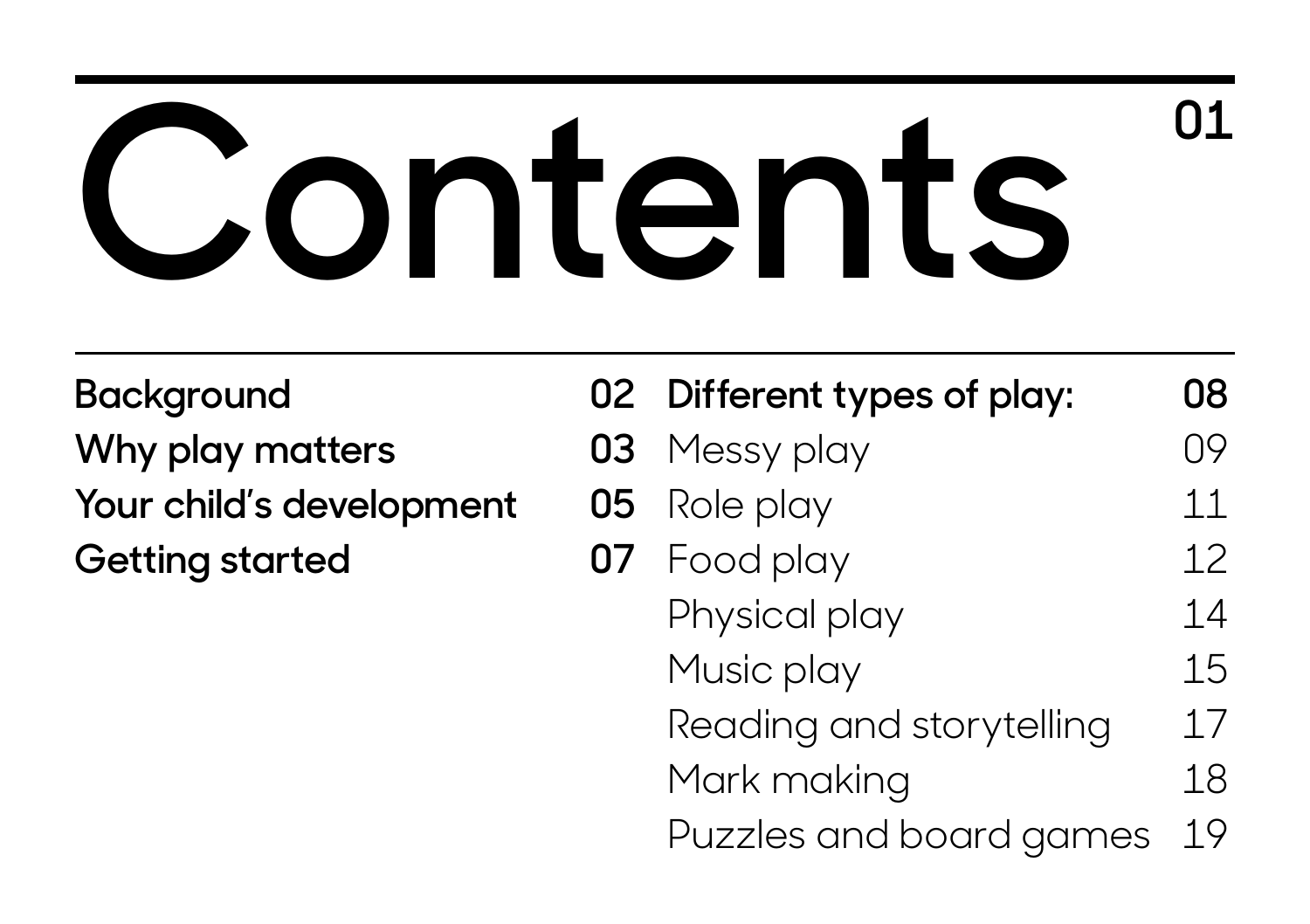# **Background <sup>02</sup>**

The Early Learning Partnerships Project was a government-funded project that was coordinated by the Family and Parenting Institute (now Family and Childcare Trust). It looked at ways of encouraging early learning for young children in the home.

A range of services were provided to parents, through the project, to help them discover the importance of singing, reading and playing (among other things) with their one- to three-year-old children and to see how doing these things together can help their children's ability to learn.

A number of the parents involved in the project were asked to provide feedback about what they had learnt and from this learning, what information they would like to pass on to other parents. This booklet is based on what those parents told us. The most important message that they wanted to give to other parents was that you really can be your child's first teacher and give them a flying start in life.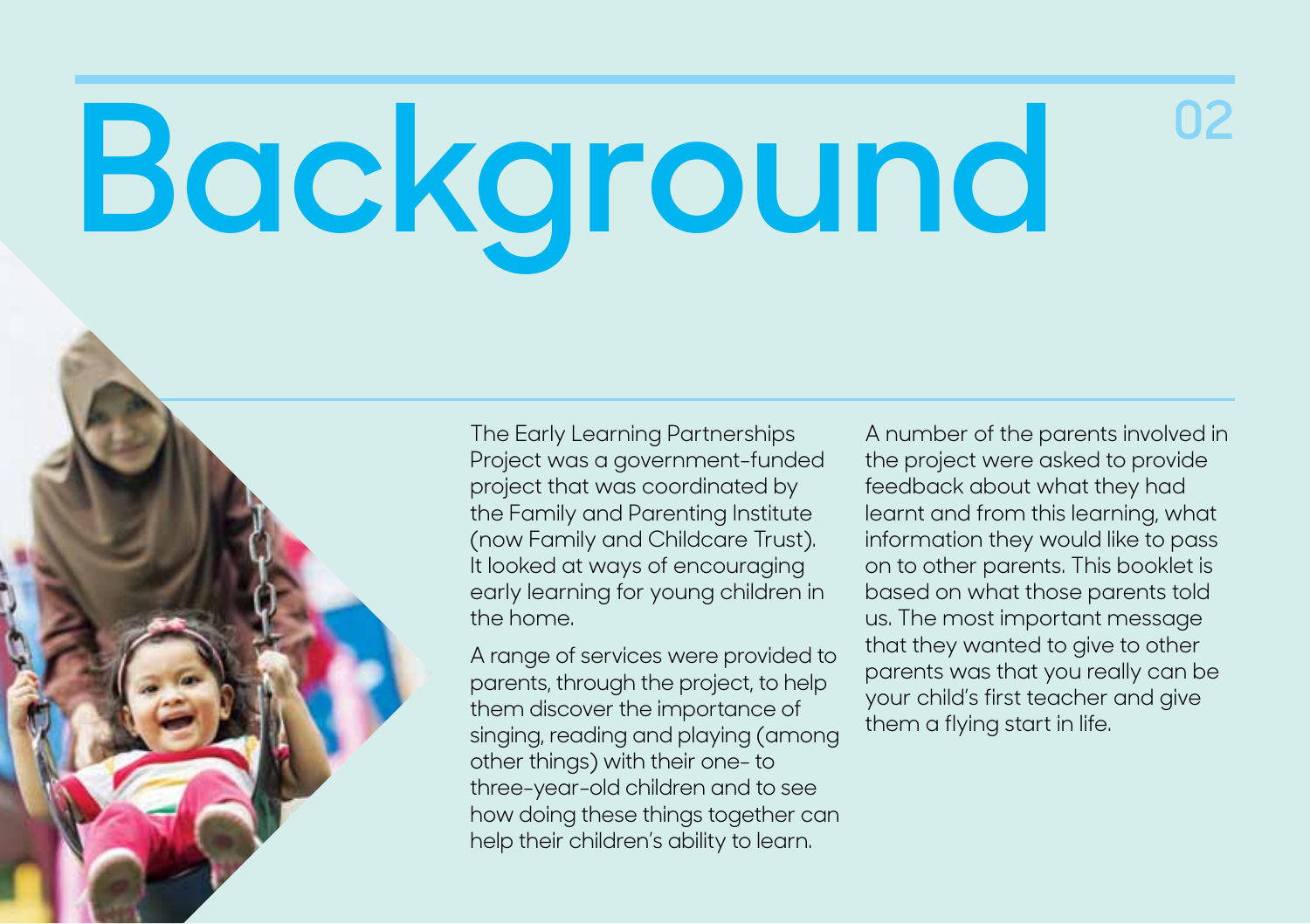## **Why play matters**

The day-to-day pressures on you as a parent can sometimes mean that any spare time you have is taken up with the practical stuff, such as shopping, cooking, cleaning and washing. As a result, playing with your children can really take a back seat.

But finding time each day to play with your young child, even if it's just a few minutes, strengthens your relationship with them, and also gives them more opportunities to learn about the world, providing the basic starting blocks for their future life at school.

Through play, your child will learn to:

- ⚫ develop their hand–eye coordination;
- ⚫ walk, run, jump and balance;
- ⚫ take turns with other members of your family and other children;
- ⚫ explore their emotions and feelings; and
- ⚫ develop curiosity and interest in what's around them.

The parents we spoke to said that they found that it's not just your child that benefits - play can be relaxing and enjoyable for adults and is a great way for you to find out what your child likes doing.

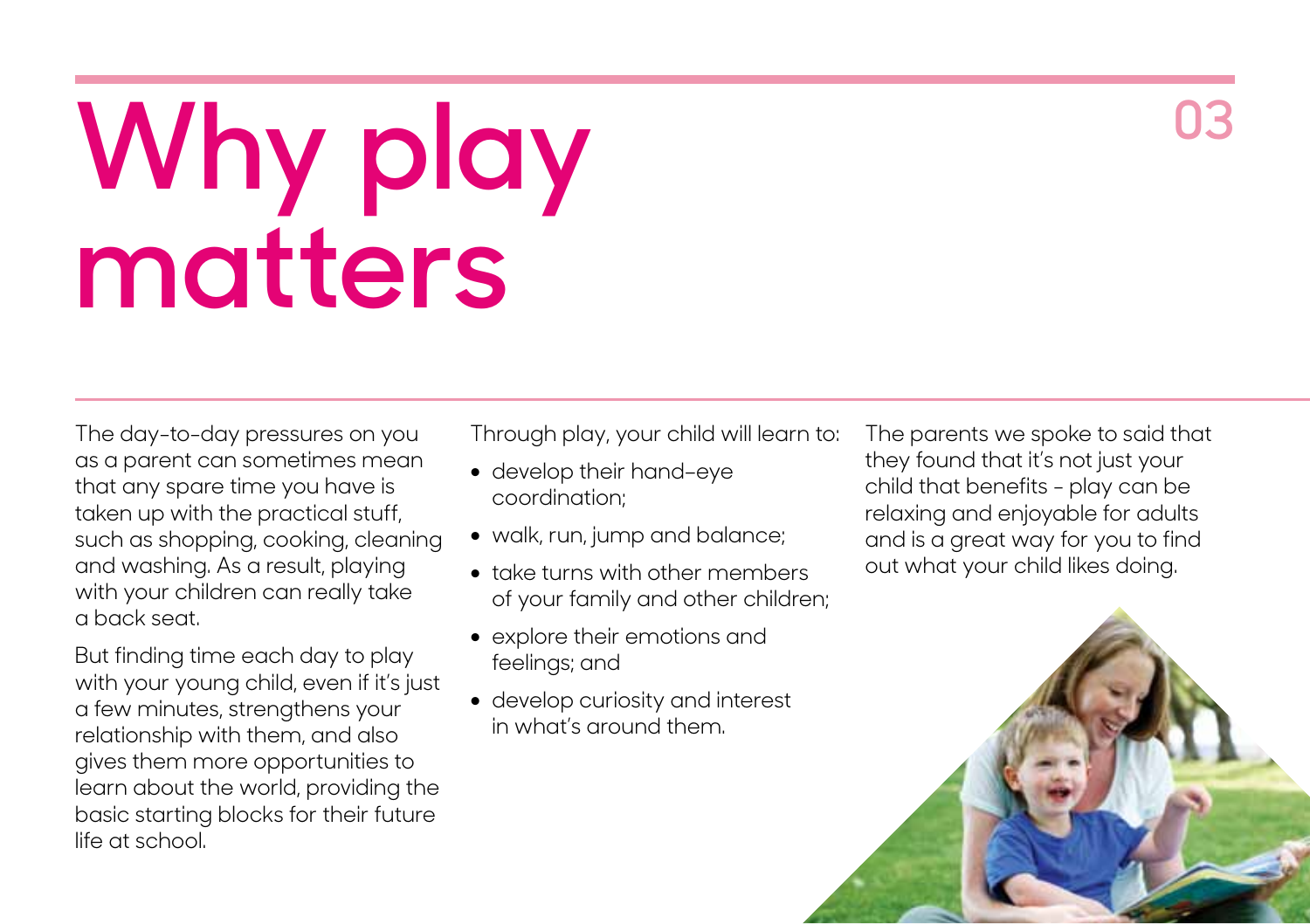Playing together can help you to recognise and understand your child's feelings, concerns and also the things that they are really good at.

This doesn't mean that you have to spend time planning your play – the things that you do every day at mealtimes, while you're out and about and at bedtime, like talking, listening, singing and reading, all add to your child's learning about the world and their environment.

This is especially true for babies and toddlers – even though they can't talk yet, they get a lot out of watching, listening and joining in when they can. The way they begin to talk is shaped by how they are spoken to.

*It took me a while to get into the idea that I could just sit down and play – it was hard not to think about the washing or cleaning – but now that I can see how much he enjoys it, I'm beginning to really get stuck in!*

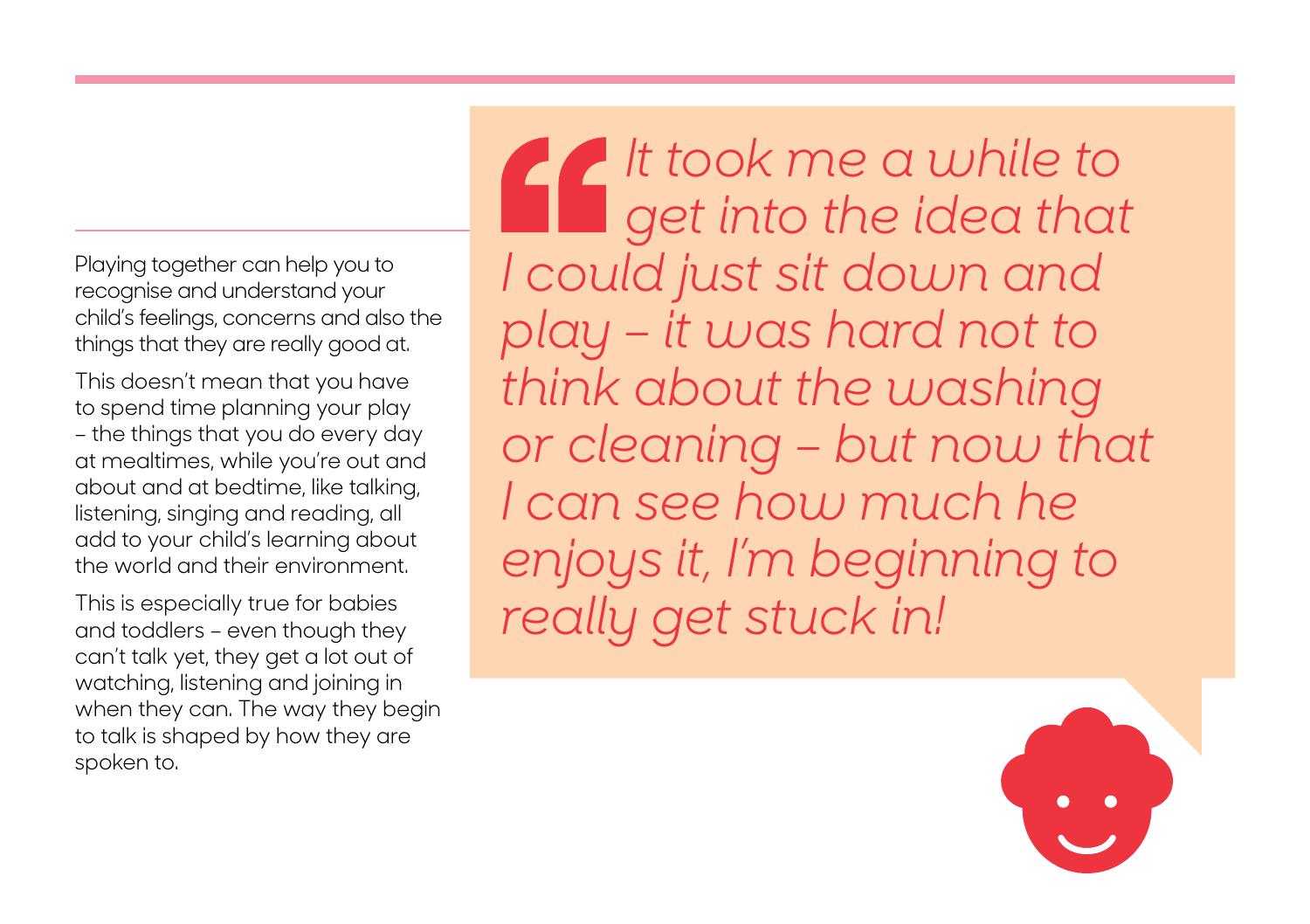## **Your child's development 05**

Every child develops at their own pace, but there are some milestones that you can look out for, which will also give you opportunities to introduce new play ideas as your child grows.

Each child's development can vary greatly. If your child is not walking by 18 months, or can't talk in single words by the time they are 2, you could ask for some advice from your health visitor or GP.

An important part of every child's development is getting used to learning new things and becoming curious.

Research shows that children who play with and are talked to by their parents when very young, learn much better and do better at school.

But don't forget, some children may take slightly longer than others to do these things. It's not a competition; your child will develop at their own pace.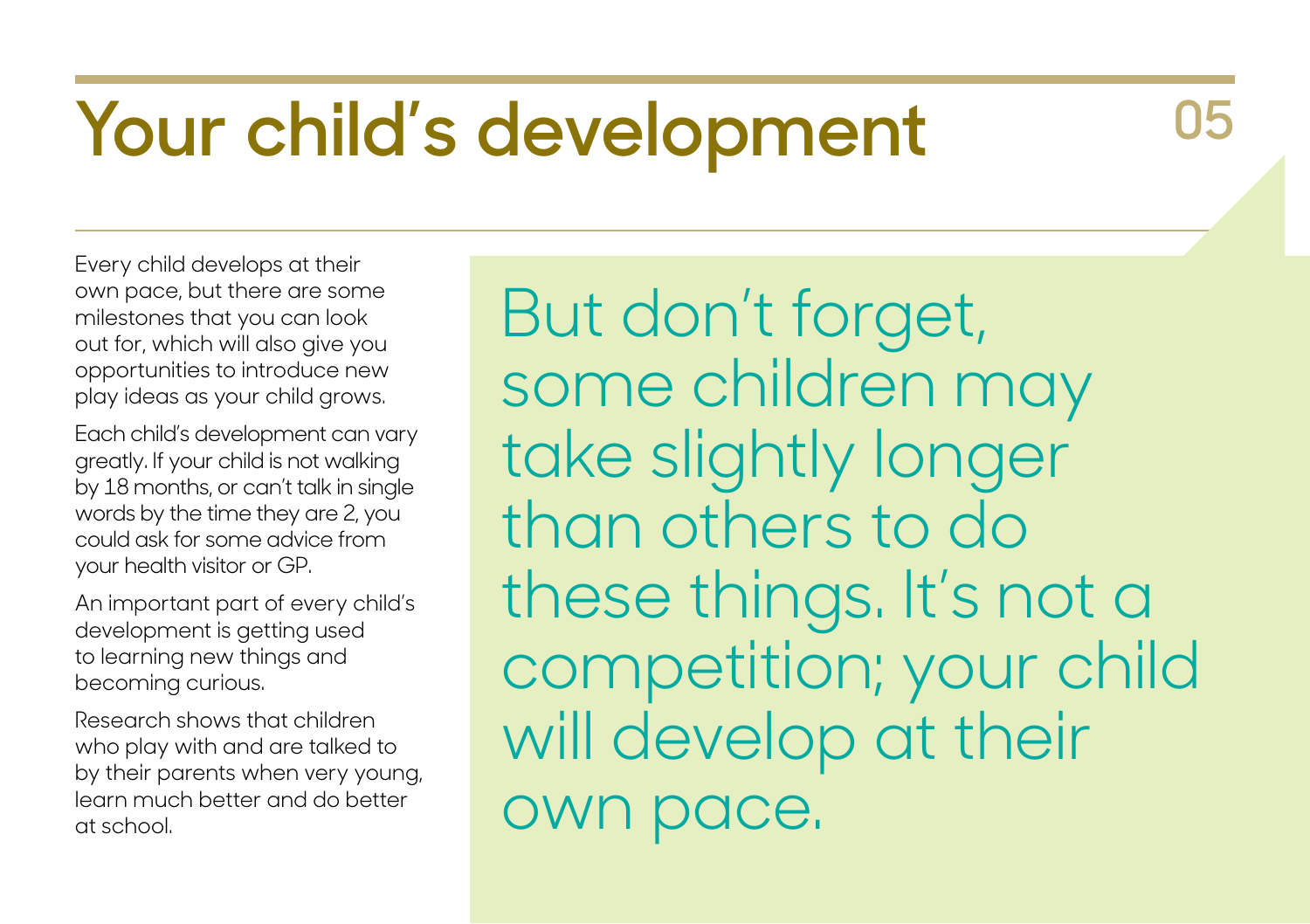## **06**

#### **At 10 to 12 months, your baby will probably:**

- ⚫ Play with an object with both hands when sitting up on their own.
- ⚫ Turn the pages of a board or thick plastic book.
- ⚫ Use taste and touch to explore everything within their reach.
- Begin to move themselves across the room by crawling, shuffling or walking.
- ⚫ Say "mama" or "dada"/"papa" to call you.

#### **At 13 to 18 months, your toddler is likely to:**

- ⚫ Walk alone with heels on the floor.
- ⚫ Respond to their name.
- ⚫ Feed themselves finger food and begin to use a spoon.
- ⚫ Be able to scribble with a large crayon.
- ⚫ Follow a simple request like, "give me the ball".

#### **From 18 months, your toddler may start to:**

*Hello!*

- ⚫ Use lots of new words and sentences.
- ⚫ Run and skip.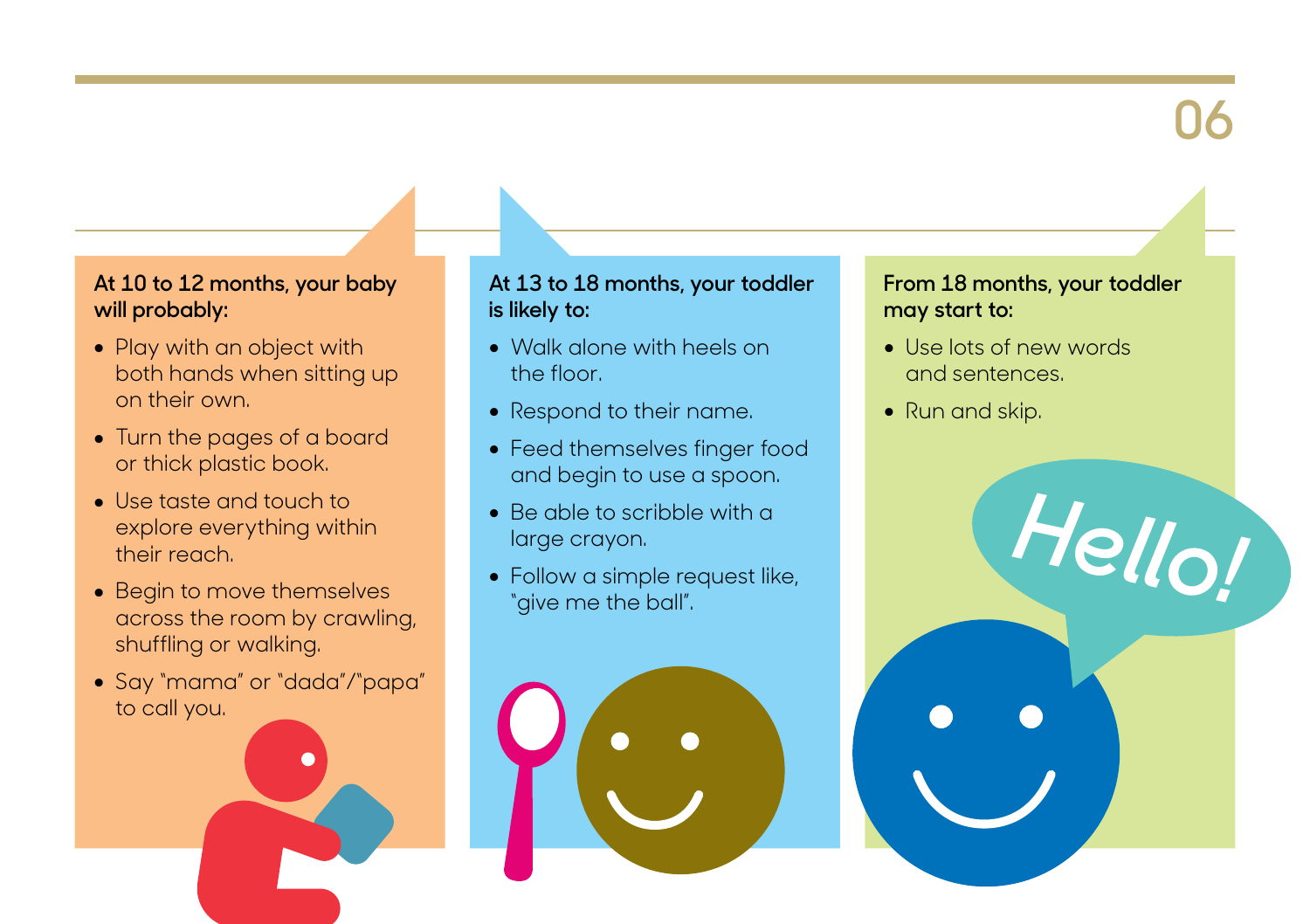# **Getting started 07**

All the time you spend with your child is an opportunity to play together. You don't have to set aside lots of time - just joining in with what your child is doing is a great start and will show them that you are interested in playing with them.

If you can find some quiet time, try doing a puzzle or reading a book. Even though your child might not understand all the words, they are still learning and will enjoy being read to. Watch out for the things that your child really loves doing and spend a bit of time each day joining in.

Some children love to run and jump around, giving them the confidence to move about and not feel restricted. Others prefer imaginative games with dressing up clothes (these could be some of your old clothes – they don't have to be special outfits), and you can join in too.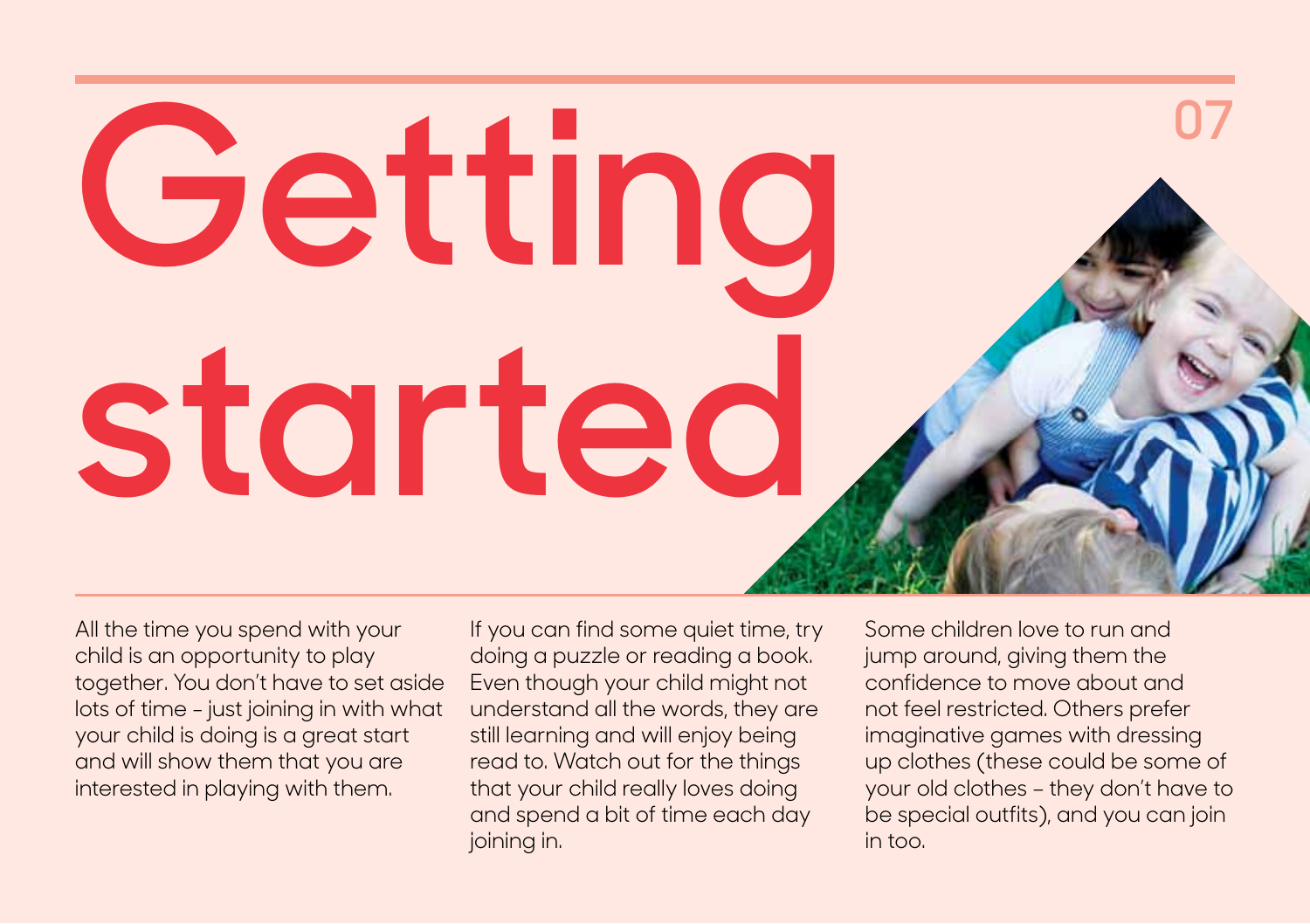## **Different types of play**

*Once I realised how much she loved painting with her hands, I sorted out one of my old work shirts and bought a*  **08**

*plastic decorator's sheet from the DIY shop. Then she can enjoy herself and I'm not fussing around her.*

This booklet doesn't cover every type of play - your child's imagination will give you lots of different ideas - but it offers a starting point, with simple ideas for you and your child.

You don't need to buy expensive new toys or equipment. There are lots of ideas here that show how you can use things that you have around your home, or you can go to drop ins or toddler groups and use the equipment there.

The most important thing is that you join in with some of your child's play - they will love having you around.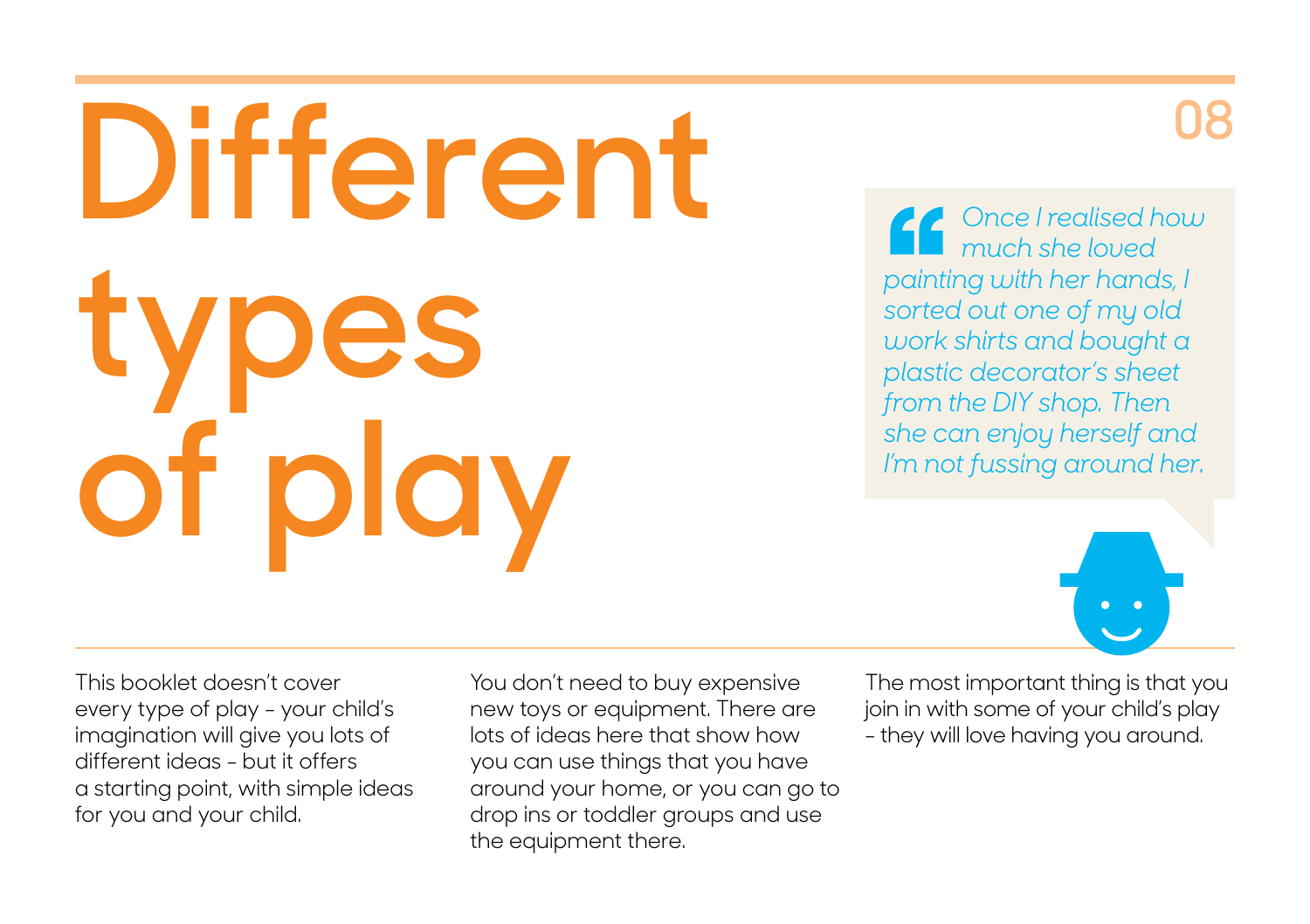## Messy play

## **09**

This doesn't mean that you need to let your home become a place where 'anything goes' – this is controlled mess! Think about anything that your child can get their hands into and experiment with, such as water, sand, food, mud, glue, glitter and paint.

If you can, it is a good idea to buy a plastic sheet and keep all messy play on this, in one area of your home. If you can't get a plastic sheet, you could use large rubbish bags or newspaper. If you really can't face the mess, or it's impractical for you to do it in your home, especially if you don't have much space, or you have other children or pets, there may be a local parent and toddler group that provides these sorts of activities.

If you have a garden, you might want to restrict messy play to outside. A water fight on a hot day is a great way to cool off!

Don't forget playing in the bath. From about seven to nine months, your baby will begin to be able to sit up on their own and will enjoy the splashing freedom of bath time.

A plastic cup and jug can provide young children with endless fun, pouring water from one to the other, and older children enjoy taking a few plastic toys into the water.

#### *Remember*

Never leave a baby or young child in the bath unattended, even for a minute.

You can create your own play dough using the following recipe. It's simple to make, can be used in lots of types of play and is made from ingredients that you probably already have in your kitchen. Although it's not meant for eating, you will know what is in your play dough if your child experiments with eating it - it's very salty and they will probably spit it out.

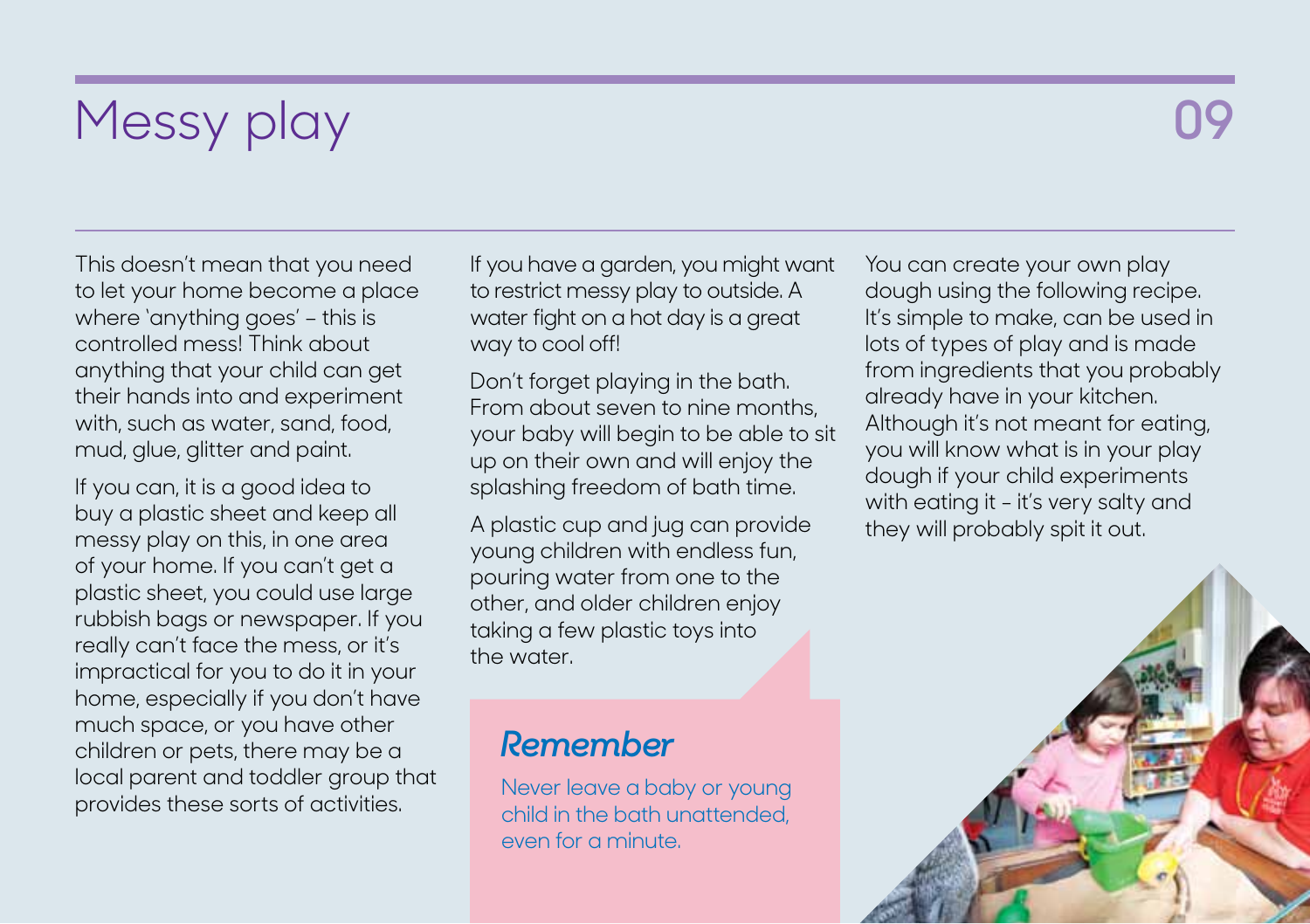#### Play dough recipe

#### **You will need:**

- ⚫ 1 cup of plain flour
- 1 cup of water
- 1 tablespoon of cooking oil
- ⚫ 2 teaspoons of cream of tartar
- $\bullet$  ½ cup of salt
- ⚫ some food colouring



#### **How to make it:**

- **1.** Place all the ingredients in a saucepan over a low heat.
- **2.** Keep stirring the mixture until it thickens to form a firm dough.
- **3.** Leave to cool. Make sure it has cooled properly before giving it to your child – the centre could still be hot.
- **4.** Store in the fridge in a plastic container with a lid - it will last for about two weeks.

You can experiment with different colours and try adding other things, like glitter. Your child could help with measuring out the ingredients and stirring the dough, but remember to take it off the heat first.

## *If you…*

... make some simple play dough, your child will improve the muscles and control in their hands, preparing them for writing and drawing in the future.

**10**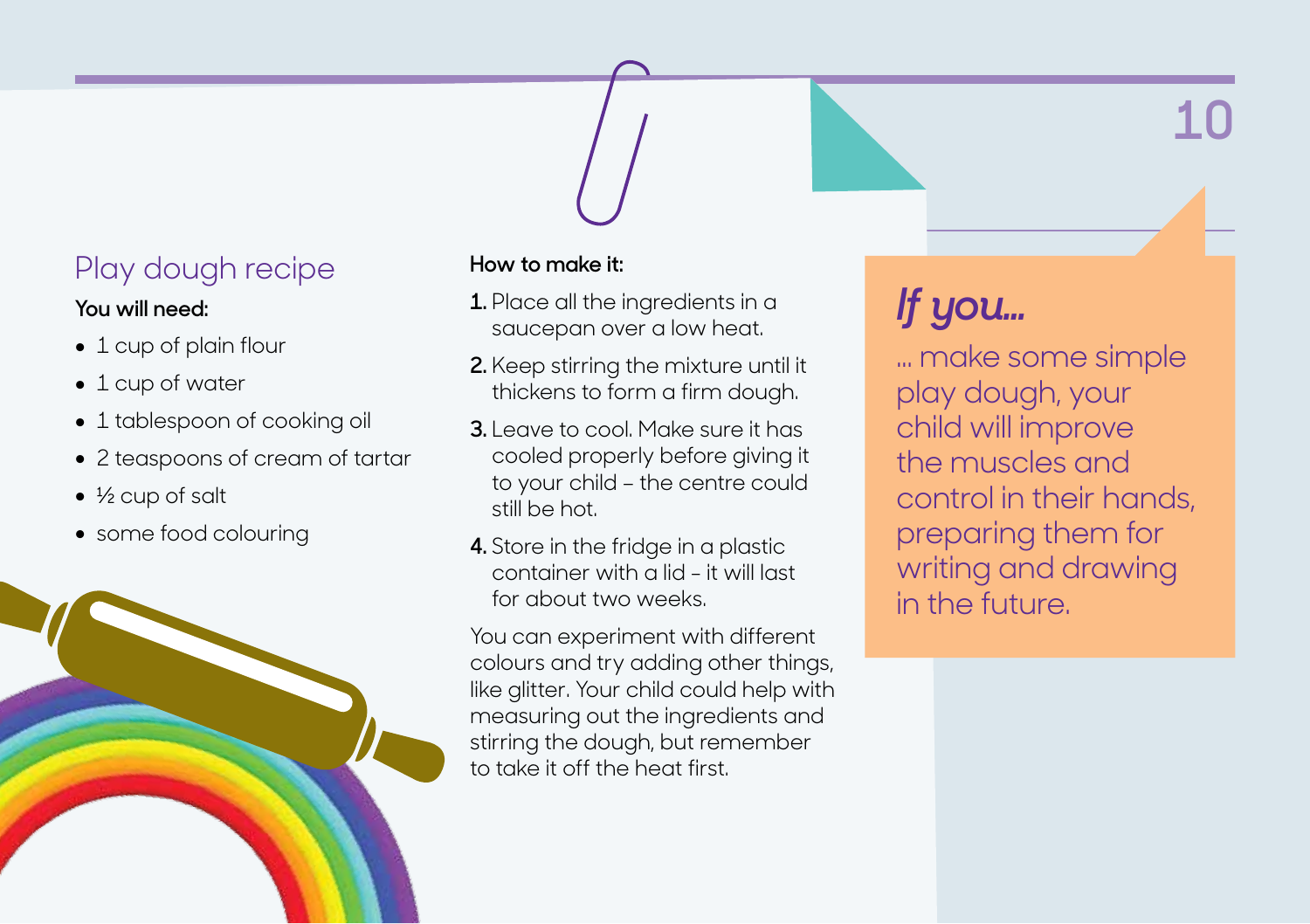## Role play **11**

You can encourage your child to explore their imagination by giving them some dressing-up clothes. You don't have to buy expensive fancy dress outfits: sort out a few of your own clothes and add in a few hats, scarves and bags from charity shops - the more colourful, the better.

Try making a paper crown and decorating it to use in dressing-up games - see the following instructions.

### *If you…*

... encourage your child to play with different types of toys, they will be able to explore all parts of their personality through their natural curiosity.

#### Paper crown instructions

#### **You will need:**

- ⚫ stiff card
- sticky tape
- ⚫ pens or crayons
- ⚫ glue, glitter, paper shapes, sequins, bits of material to decorate

#### **How to make it:**

**1.** Measure a strip of card to fit around your child's head. You may need to stick two pieces together to get the right size.

- **2.** Fasten the card with sticky tape to make a basic crown shape.
- **3.** Cut a zig zag pattern along the top of the crown.
- **4.** Your child can now decorate the crown with whatever you have available.

You could also make a crown to fit your head and ask your child to decorate it for you – they could do the same for other members of the family.

Boys and girls both enjoy dressing up. It's a good idea to try not to restrict what boys or girls can do and to offer a range of clothes, as well as puppets, dolls and figures that they can use.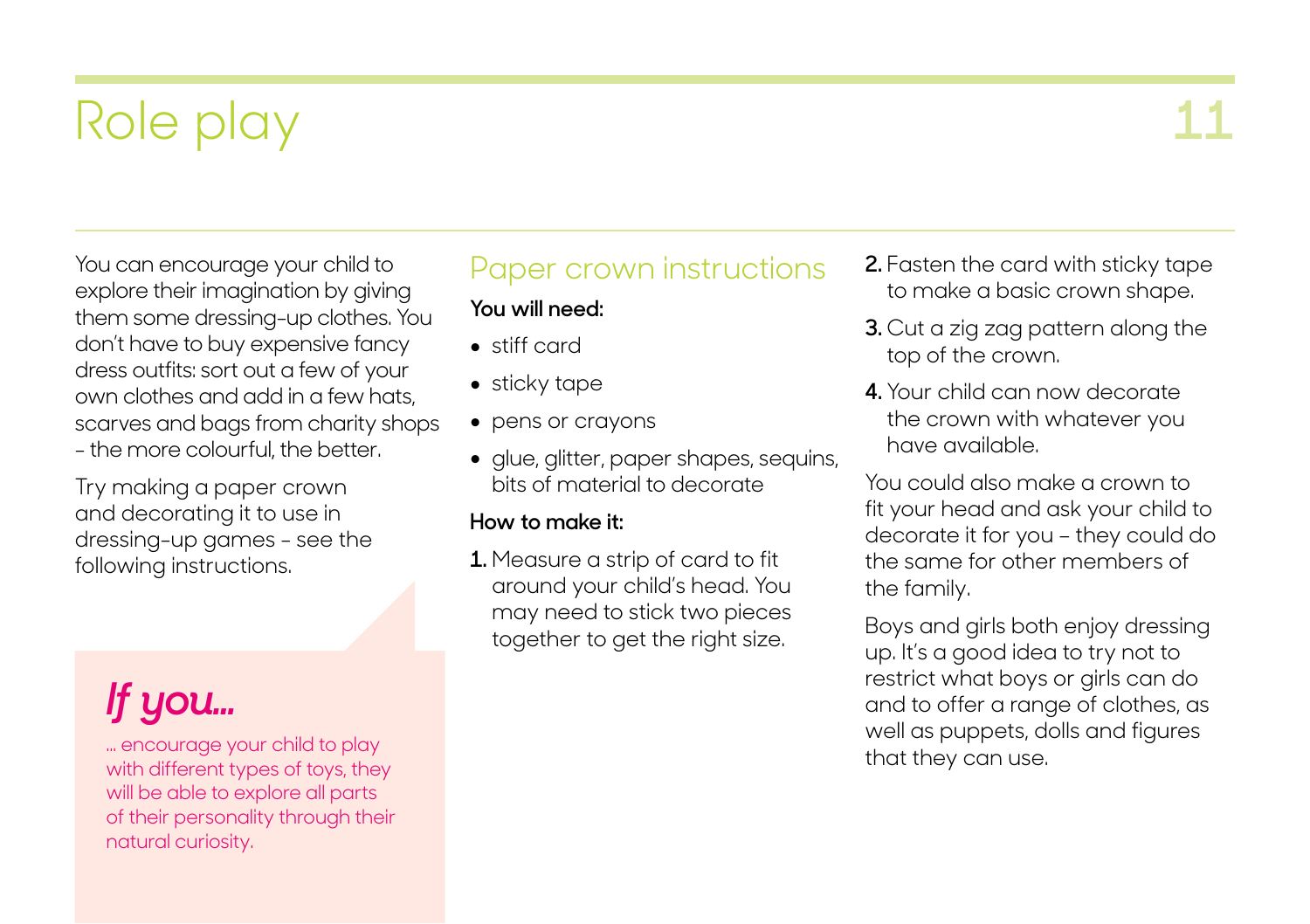## Food play **12**

Pretend tea parties and picnics are a great way for children to learn about sharing, taking turns and looking after others - even if it is just cuddly toy guests! You could also try experimenting with real food by doing some simple baking or cooking together.

There are a couple of recipes in this booklet to get you started. Your child will enjoy doing a 'grown up' job and even making a sandwich will give them a great sense of achievement.



#### Fruit faces recipe

#### **You will need:**

A range of cut up fruit to make different parts of a face:

- ⚫ eyes: grapes, slices of kiwi or raisins
- ⚫ nose: strawberries, piece of banana or a cherry tomato
- ⚫ mouth: slice of melon, cut up apple or orange

You could choose your child's favourite fruits or try something they haven't tasted before.

See who can make the silliest or most delicious face! Older children (over three years) may be able to use a plastic knife to cut up a banana or other soft fruit.

*On a Saturday, we have a do-it-yourself lunch with everyone making their own sandwiches - the older kids have a competition to see who can make the strangest combination and the younger ones enjoy making something all by themselves.*

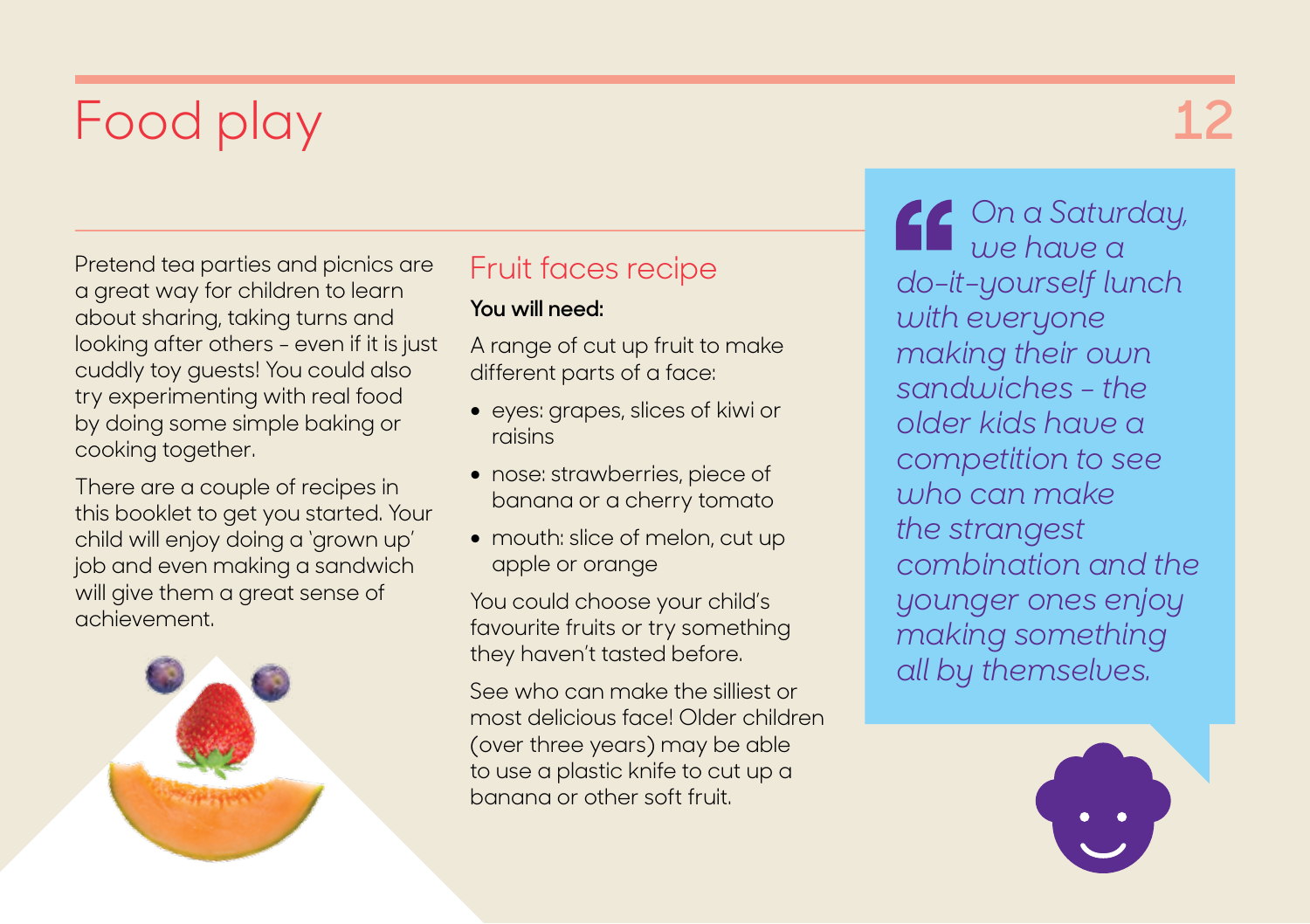

## *If you…*

... do some simple baking or cooking with your child, they will be able to follow simple instructions, improve their coordination by stirring and cutting, and take pride in their achievement.

#### Butterfly cakes recipe

#### **You will need:**

- 125g self-raising flour
- 125g butter (take it out of the fridge to let it soften before you start)
- ⚫ 125g caster sugar
- 1 teaspoon baking powder
- ⚫ 2 eggs
- ⚫ your favourite jam
- ⚫ 2 bun tins filled with paper cake cases

#### **How to make it**

- **1.** Set the oven to 190°C/375°F/ gas mark 5.
- **2.** Sieve the flour and baking powder into a mixing bowl.
- **3.** Beat the eggs and add to the bowl with the sugar and butter.
- **4.** Beat the mixture with a wooden spoon or use an electric whisk – you want a smooth batter that drops easily off the spoon.
- **5.** Spoon the mixture into paper cake cases.
- **6.** Bake for 20 minutes, or until the cakes are firm and golden coloured.
- **7.** Once the cakes have cooled, cut the top off each cake and cut this piece in half.
- **8.** Put some jam on the top of the cake and put the two pieces of cut cake in the jam, like wings.

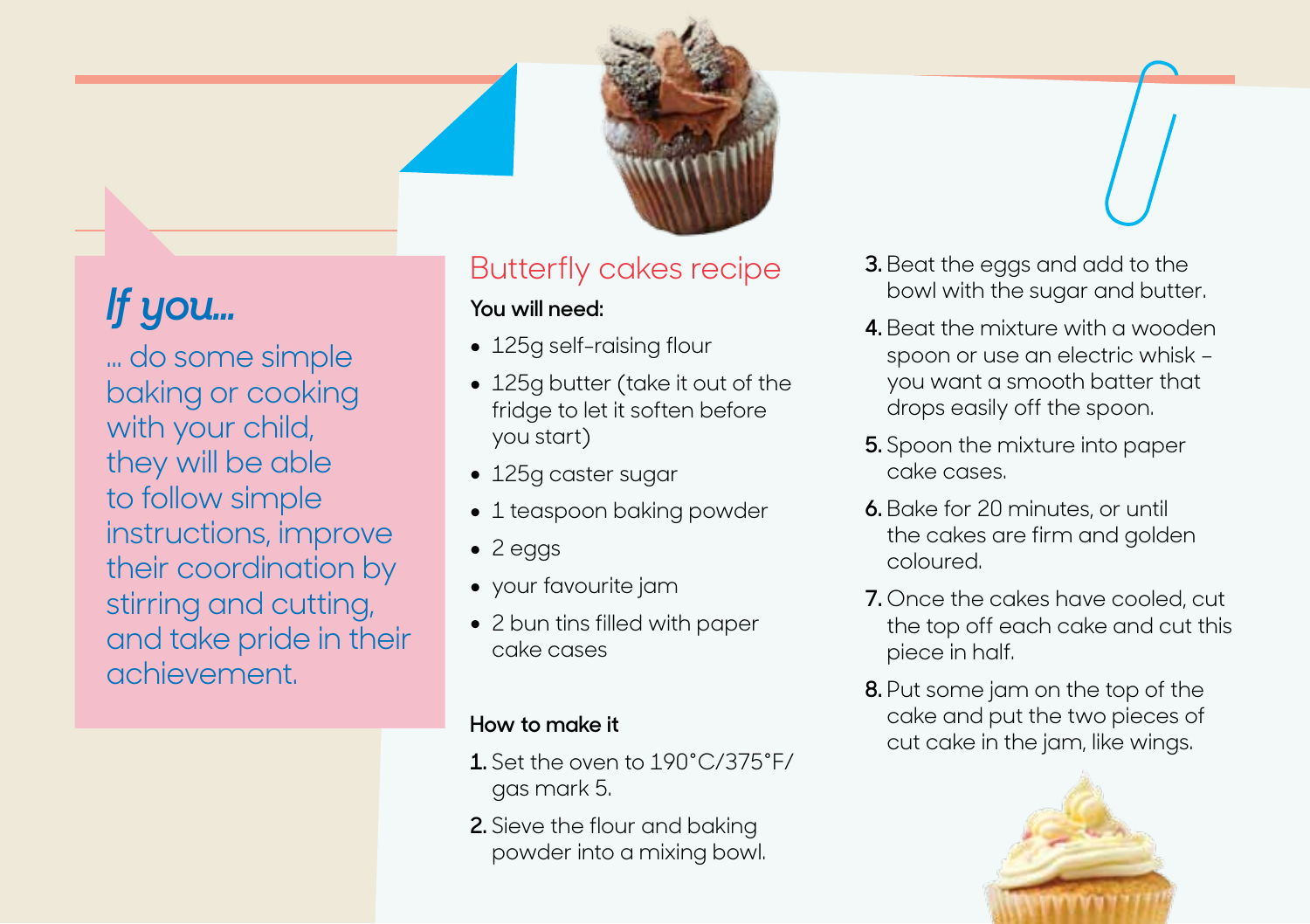## Physical play

## **14**

This aspect of play can be hard to do at home if you have limited space or other children around, but climbing, jumping, sliding, swinging, balancing, throwing and catching form a really important part of your child's development.

All children need a space to let off steam and use up their energy. A run around at your local park or playground can mean that your child is then more able to listen to you and do what you ask. You can also use this time as a way of keeping fit by getting involved in playing chase, hide-and-seek, or kicking a football!

From about 18 months to 2-yearsold, your child will start to learn how to catch and kick a ball -the larger the ball, the easier it will be for them to kick and catch, but make sure it's not too heavy.

At this age, they will probably enjoy being pushed on a baby swing or want to try out a small slide. It's great to encourage their sense of adventure, but make sure they don't attempt to use playground equipment that is too big for them – it may not be safe, or they might get scared and be put off exploring.

*I've noticed that since we've been going to the park on the weekend, I've felt less out of breath and more able to keep up with them!*

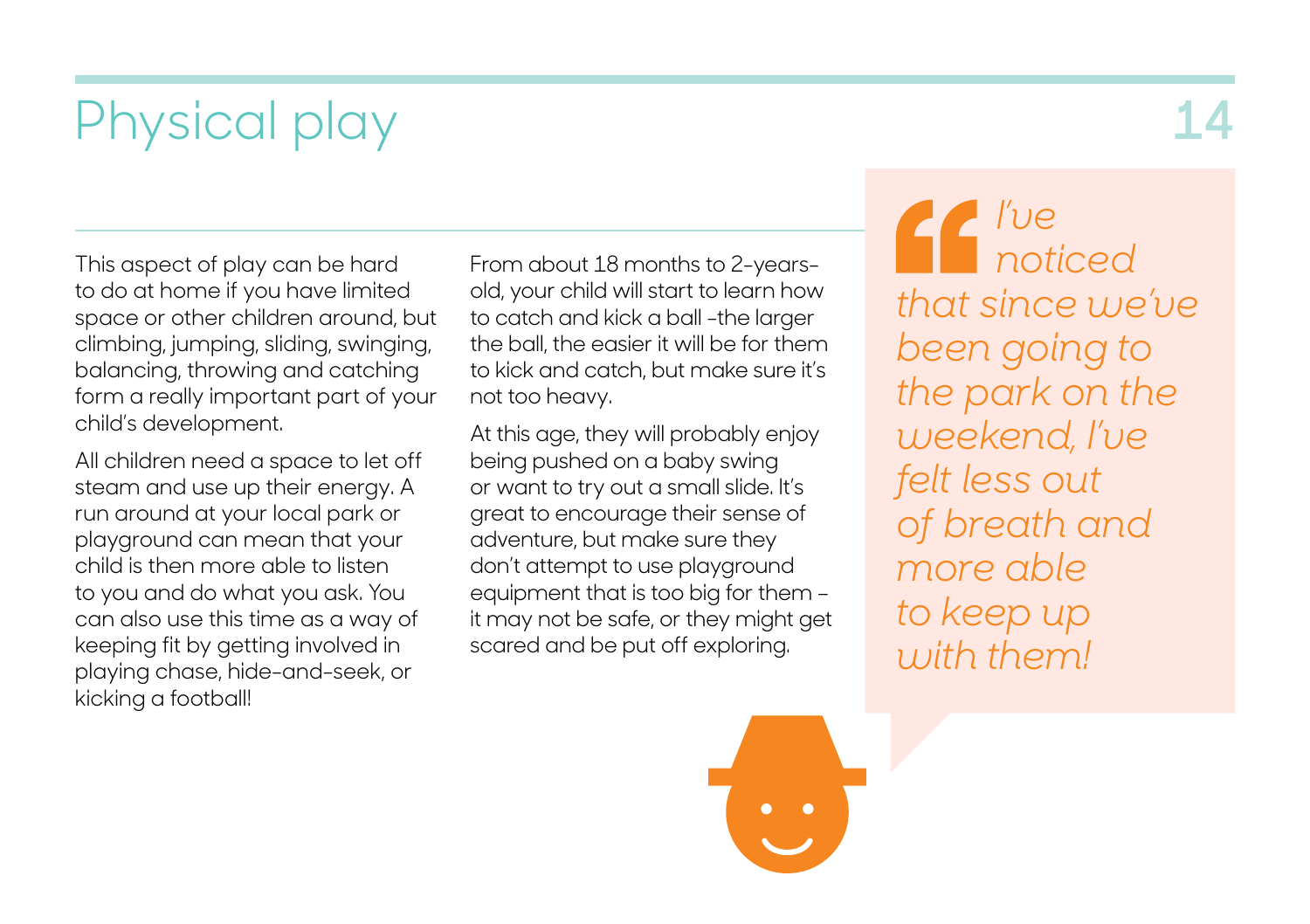## Music play

## **15**

It is natural for parents to sing lullabies and soothing songs to their babies, but it's often hard to carry this on when your baby becomes a toddler. Both singing and dancing give your child a great way to express themselves, have fun, and learn words and actions.

Singing with your child can be a good way to relieve your stress and share an activity with them - many toddler groups hold music sessions or include some singing in their sessions. There are also often sing and rhyme time sessions held at local libraries.

Children also enjoy playing instruments. At this age, anything that your child can bang, shake or blow into is great fun! Instructions for making a simple shaker with your child are included on the next page.

*Our local children's centre runs a free singing and movement group, which we started going to when my son was about 18 months. He really enjoyed playing the instruments and learning new songs to sing to his mum!*

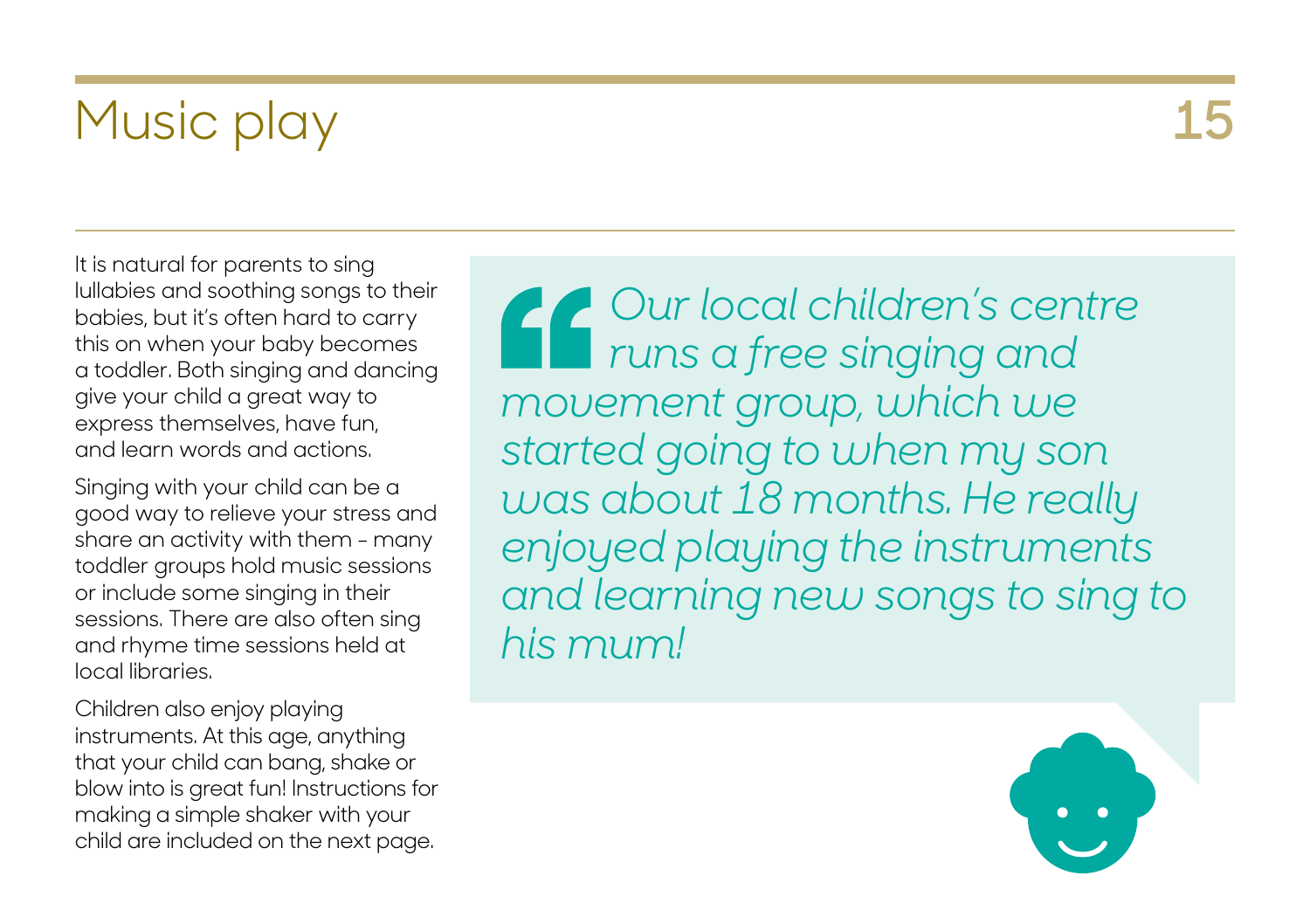#### Shaker instructions

#### **You will need:**

- ⚫ 1 empty, clean yogurt pot
- 1 piece of paper
- ⚫ some rice or dried beans
- ⚫ a rubber band
- ⚫ pens and stickers to decorate your shaker

#### **How to make it:**

- **1.** Cut out a circle of paper large enough to fold over the sides of the top of the pot.
- **2.** Put some rice or dried beans into the pot - not too much or you won't get a good sound.
- **3.** Put the paper circle over the top of the pot and secure with a rubber band.
- **4.** Decorate the lid of the shaker with stickers or drawings.

## *If you…*

... make a shaker with your child, they can express themselves by playing along to their favourite songs, and entertain you and the rest of the family!

**16**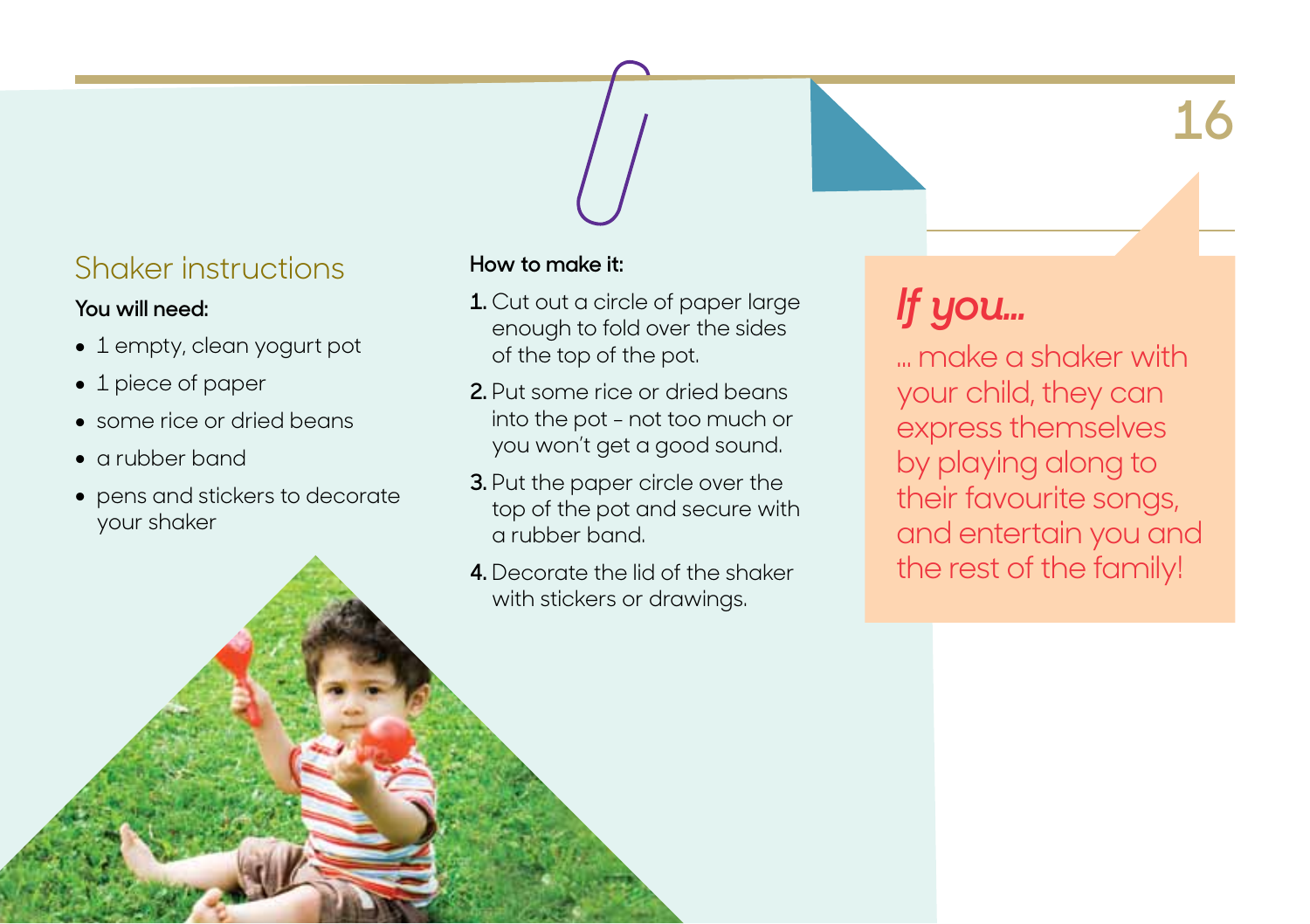## Reading and story telling

## **17**

Sharing picture and storybooks with your child will give them an excellent start on the journey to being able to read. Encourage your child to point out different things in the pictures and, as they get older, see if they can guess what might happen next in the story.

## *If you…*

... write a story with your child, with them drawing the pictures, you can develop their language skills and explore storytelling skills (having a beginning, middle and an end), which will set them up for starting school.

Your child may want to 'read' much-loved books that they know very well – try not to correct them if they are not word perfect, but praise their efforts and help them to recognise letters in the words.

Public libraries are very keen to welcome families and have children's sections with books, CDs and DVDs to borrow. Many also have story time sessions for parents and toddlers. Joining your library is free and can give your child the chance to explore and feel confident with more books than any family could have at home.

*We found that our library gave out stickers and posters to encourage children to take out books – my daughter loved this and now always points out the library when we go past.*

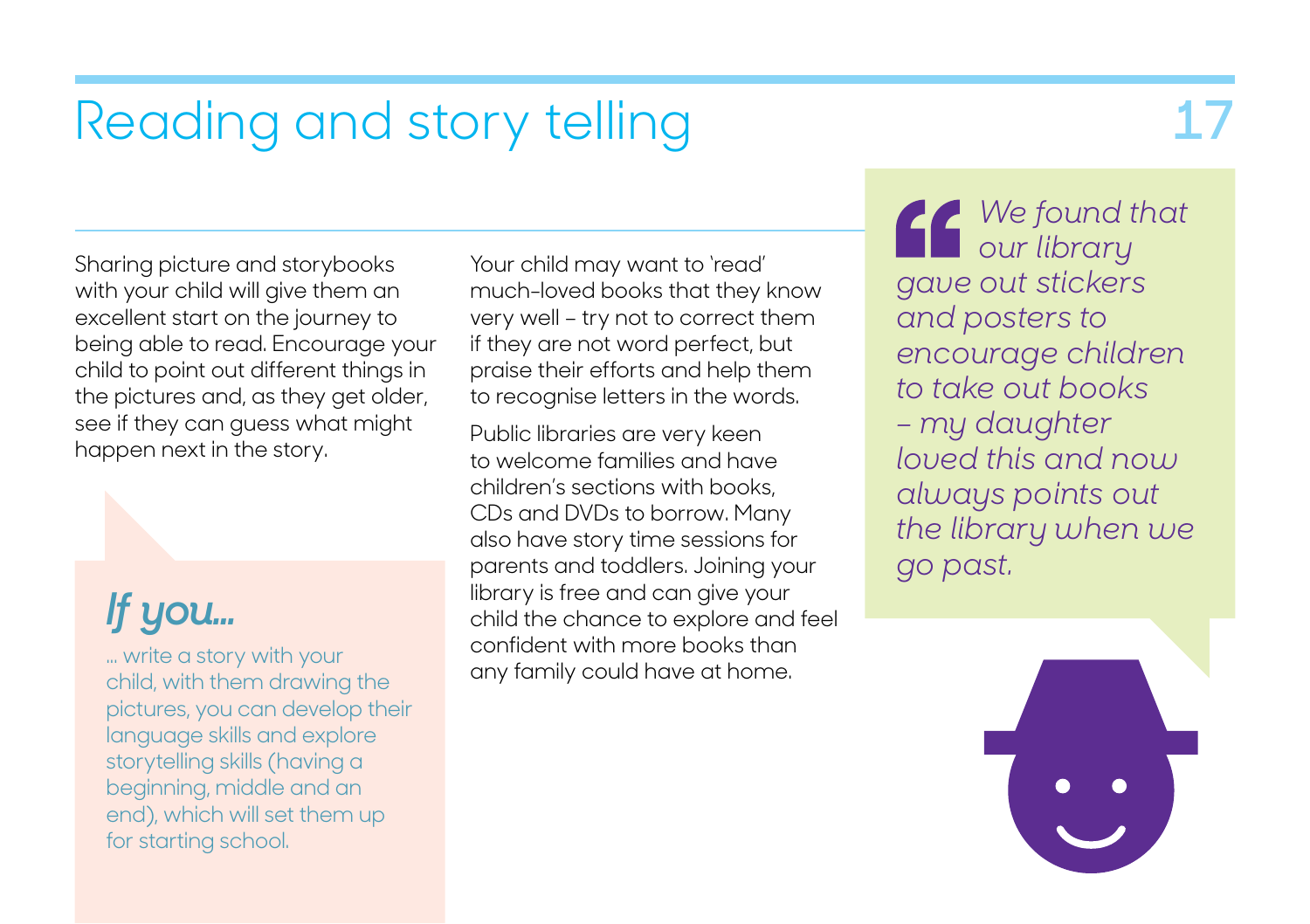## Mark making

**18**

Drawing, painting, scribbling, cutting and sticking are all brilliant ways for your child to express themselves, and improve coordination and the basics of the skills needed for writing.

Parent and toddler sessions often provide painting and arts and crafts equipment, and can be a good place for your child to explore, especially if you have limited space at home.



## *If you...*

... give your child chunky crayons and scrap paper, they will develop early writing skills (holding a pencil, pressing hard enough, drawing lines, circles) and be able to create something to be proud of.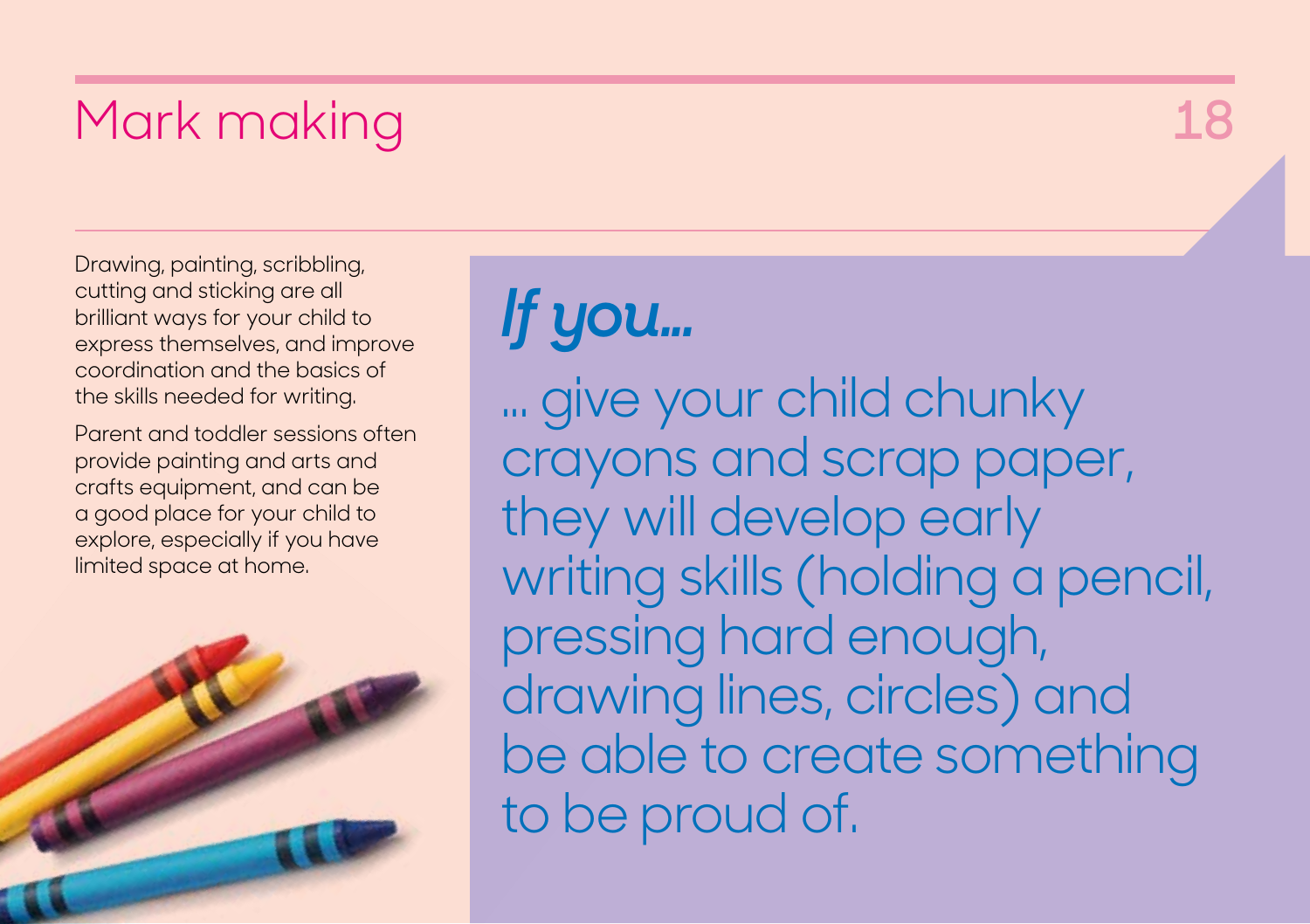## Puzzles and board games

**19**

This type of play helps your child to develop their problem solving skills and learn about taking turns. It is also a way for them to learn, in a safe and loving environment, about the pleasure of winning and the pain of losing!

Toy libraries offer puzzles and simple board games, as well as other toys and equipment, for you to share with your child. Your local children's centre will know if there is one in your area - they may even run one. Your local Family Information Service (see next page) will also have details. Keep an eye out for puzzles and games in charity shops – check all the pieces are there before buying.

#### *If you…*

... share a puzzle with your child, you can help them to develop their problem-solving skills and take pride in their achievements.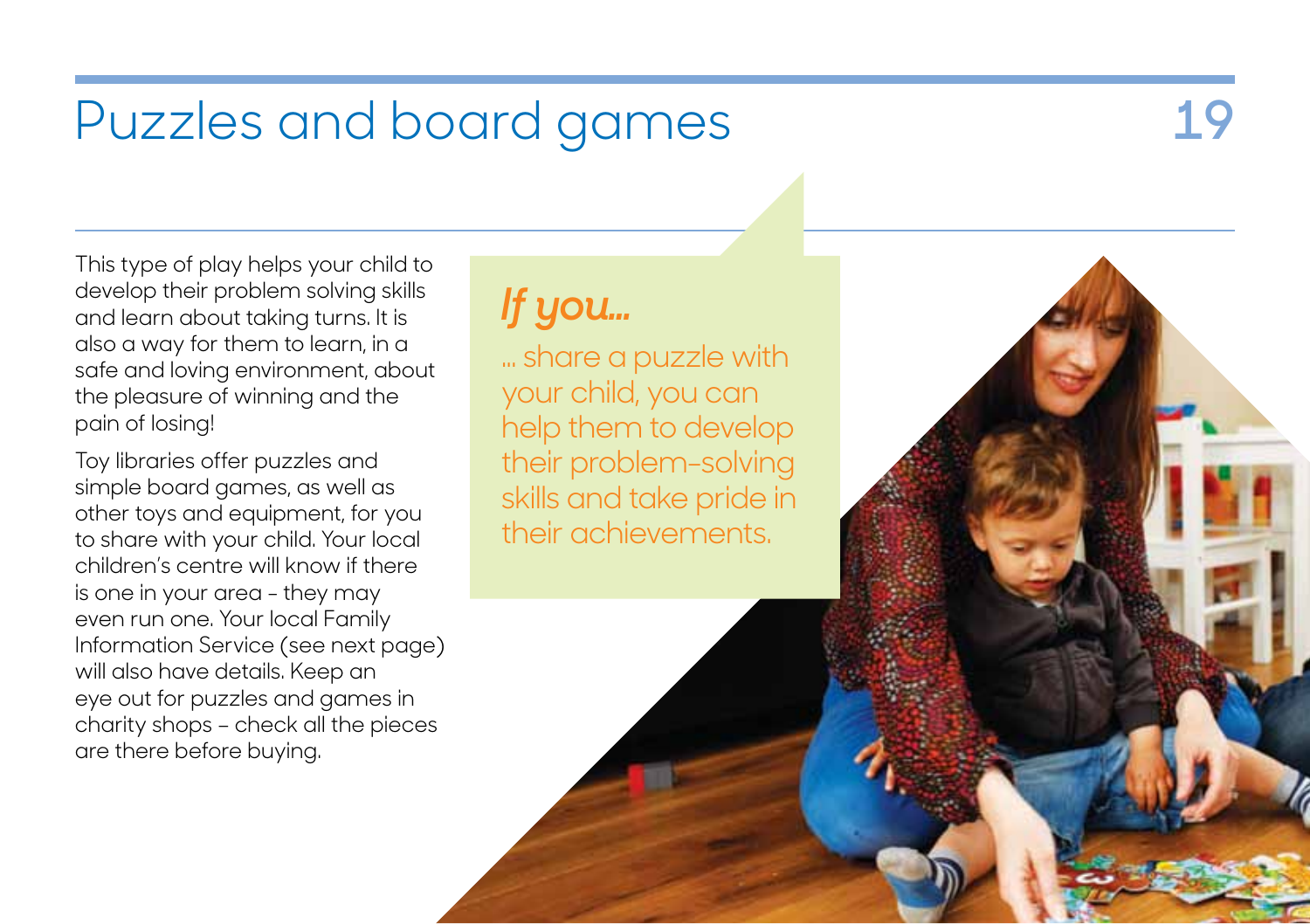## **Useful organisations and websites**

#### Find out about local services and support

Contact your local Family Information Service (FIS) who can advise you about childcare facilities and other family services and activities, such as toy libraries, children's centres and parent and toddler groups. Find your local FIS by visiting: **www. familyandchildcaretrust.org/findyourfis** or contact your local council for the number.

#### If you are worried about your child's health

Speak to your health visitor or GP for advice. You can also contact NHS Direct by dialing 111 from any landline or mobile (in some areas of the country you need to dial 0845 4647). You can also visit their website, **www.nhsdirect.nhs.uk**, for information.

#### If you want to talk to someone about parenthood and your child

**Family Lives** provide support on a range of parenting and family issues and have a helpline available 24 hours a day on 0808 800 2222, or visit their website, **www.familylives.org.uk**, where you can chat online.

**Home-Start UK** provides support, friendship and practical help to families with children aged under five in their own home. Visit their website, **www.homestart.org.uk**, to find local support.

**Contact a Family** offers advice to families with a disabled child. Contact them on 0808 808 3555 or visit their website, **www.cafamily.org.uk**, for information and details of local support and opportunities to link up with other families.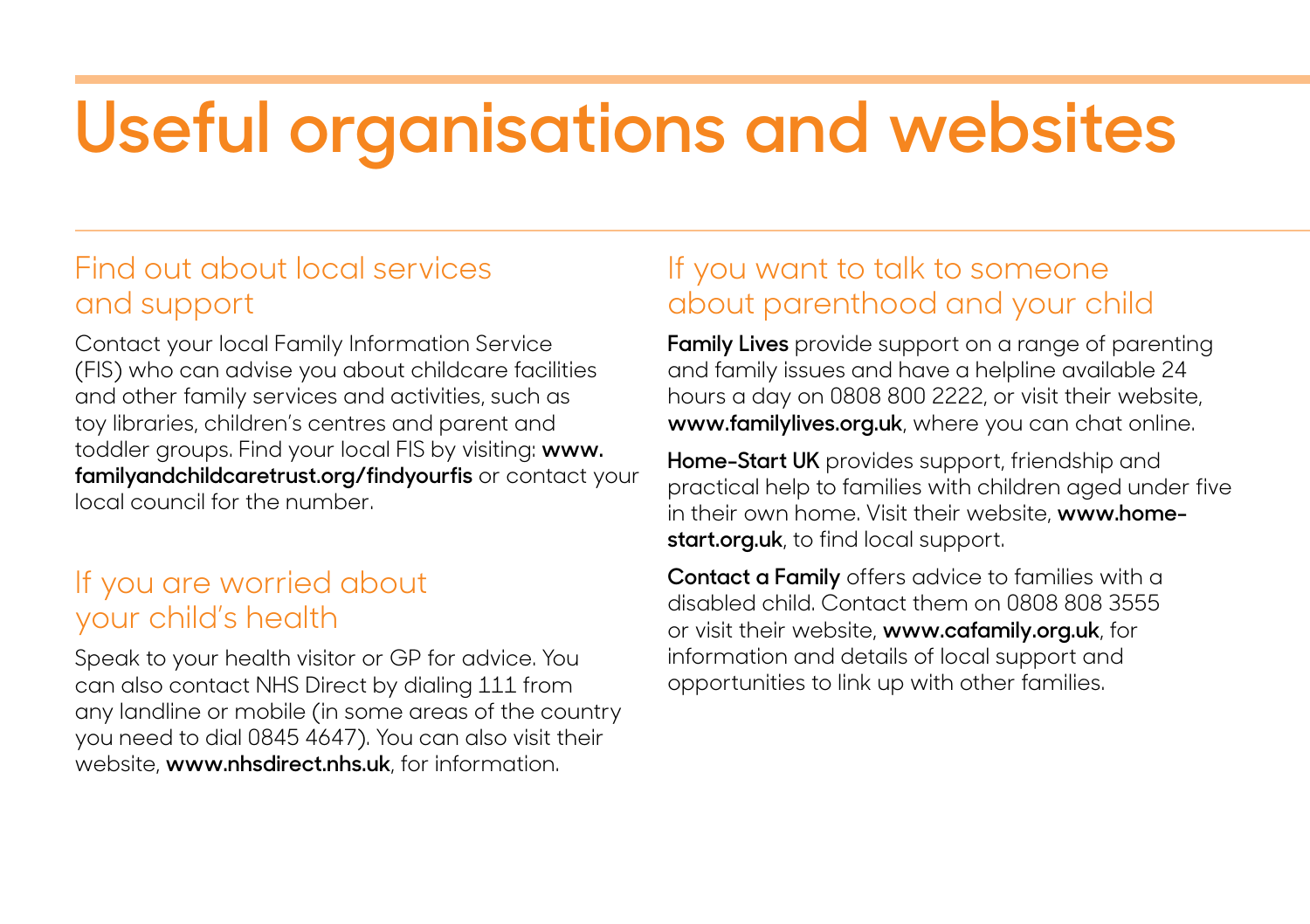#### Finding things to do and make with your child

**Bookstart** encourages a love of books for children from an early age. They have information on their website, **www.bookstart.org.uk**, about good books to share with your children, local events, games to play online and details of the free books your child could receive before they start school.

**Show Me** is a website that has lots of ideas for activities that you can do with your child. There are games and fun things to make and ideas for places to go. Visit: **www.show.me.uk** for details.

**CBeebies'** website, **www.bbc.co.uk/cbeebies**, has fun ideas for making things and activities that you can do with your child.

#### More about home learning and play

**Family and Childcare Trust** has a section for parents on their website that includes information about how you can help your child learn and develop at home. Visit: **www.familyandchildcaretrust.org/parentinformation**